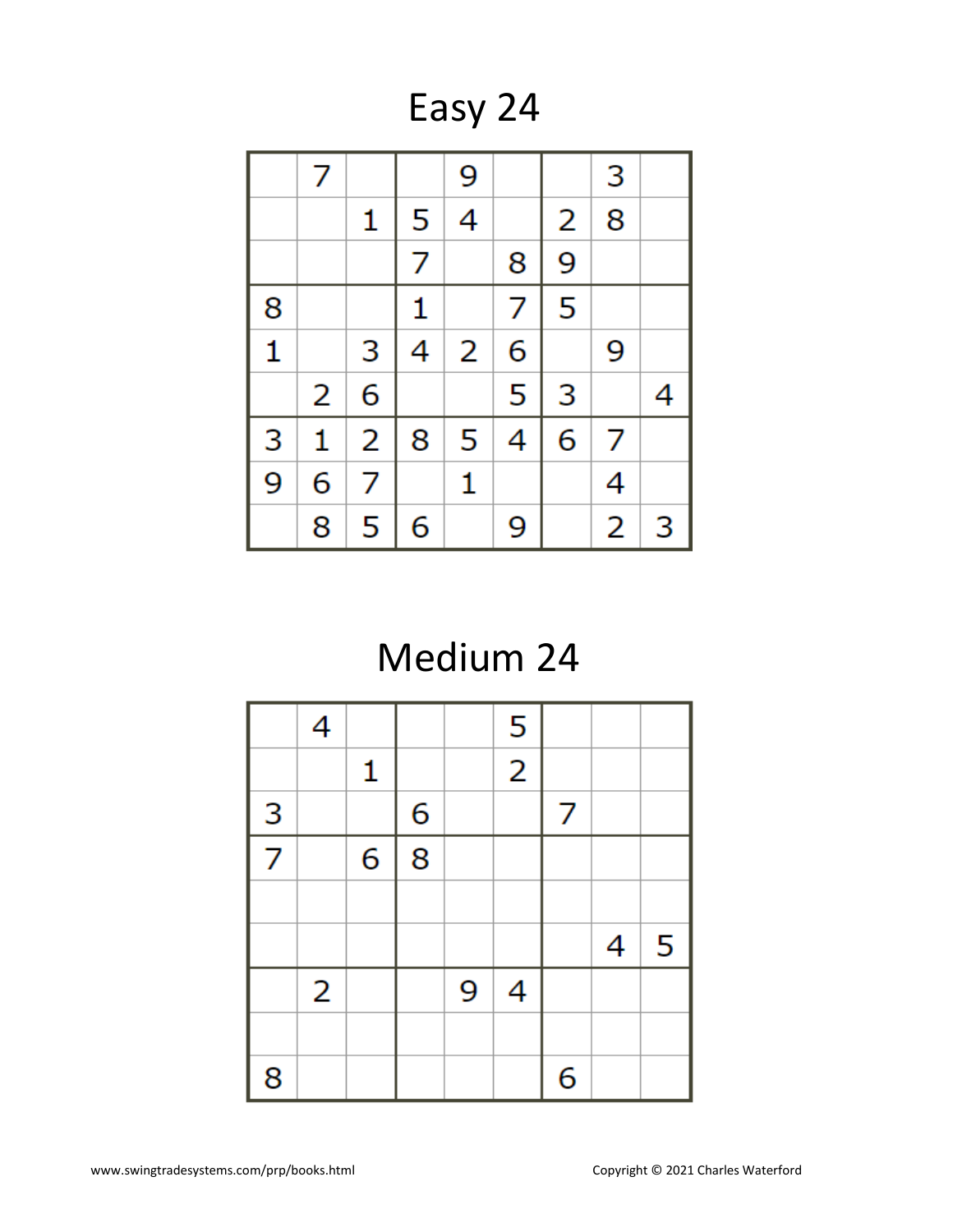Hard 24

|                |   | 1 |                | $\overline{a}$ |   |                |   |   |
|----------------|---|---|----------------|----------------|---|----------------|---|---|
|                |   |   |                | $\overline{3}$ |   |                |   |   |
|                | 6 | 7 |                |                |   |                |   |   |
| 5              |   |   |                |                |   | $\overline{2}$ |   | 3 |
|                |   |   |                |                |   | $\mathbf{1}$   |   |   |
|                |   | 8 | 7              |                | 4 |                |   |   |
|                |   |   | 6              |                |   |                |   |   |
|                |   |   | $\overline{9}$ |                |   |                | 8 |   |
| $\overline{2}$ |   |   |                |                |   | 5              |   |   |

## Expert 24

|   |   | 1 |   | 6              |                |   | 9 |   |
|---|---|---|---|----------------|----------------|---|---|---|
|   | 9 | 6 | 7 | 1              | 3              |   | 5 |   |
|   | 8 |   |   | 5              | 9              | 6 |   | 1 |
| 6 |   |   | 1 | 9              | $\overline{7}$ | 4 |   |   |
|   | 4 |   | 3 | 8              | 6              | 9 |   |   |
| 9 |   |   | 5 | $\overline{2}$ | 4              |   | 6 | 7 |
|   |   | 9 |   | 7              | 5              |   | 3 |   |
| 8 | 2 |   | 6 | 3              | $\mathbf{1}$   | 5 |   | 9 |
|   |   | 5 | 9 | 4              |                |   |   |   |